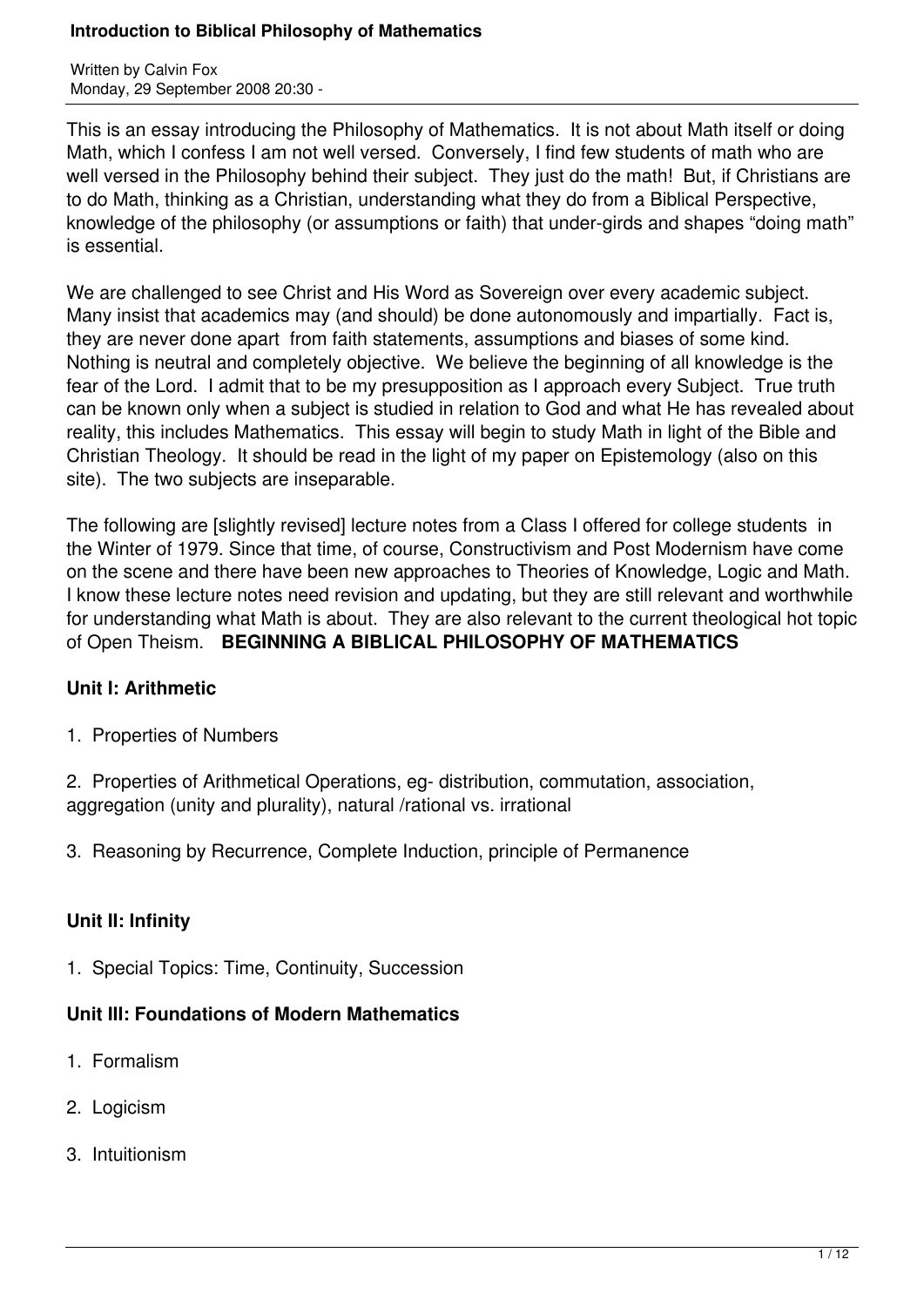Written by Calvin Fox Monday, 29 September 2008 20:30 -

4. Constructivism

**Unit IV: Causality and Philosophy of Science** [This is a separate Essay elsewhere in this Section of the website]

**Bibliography:** Beside the Scripture, the main sources for this paper, written in 1979, were

Non-Christian-

Math in Western Culture, Morris Kline

Number, Tobias Dantzig

Math for the Modern Mind, Walter Fuchs

New World of Math, George Boehm

Mathematics, David Bergammi

Mathematics for Parents, Carl Doerfer

The Common Sense of the exact Sciences, Wm Clifford

Christian-

Christian Perspectives on the Foundations of Math (a series of Papers presented over several years at a Conference for that purpose sponsored and published by Wheaton College)

Foundations of Christian Scholarship (chap 8) by Vern Poythress

# **UNIT 1- ARITHMETIC: NUMBERS (Basics)**

- A. Definitions-
	- 1. Arithmetic is the measurement of quantitative and spatial (geometric) aspects of natural Phenomena

 Main characteristics: abstraction, symbols, logic (axioms, postulations, proofs and deductions)

 2. Numbers were originally things used to count other things by correspondence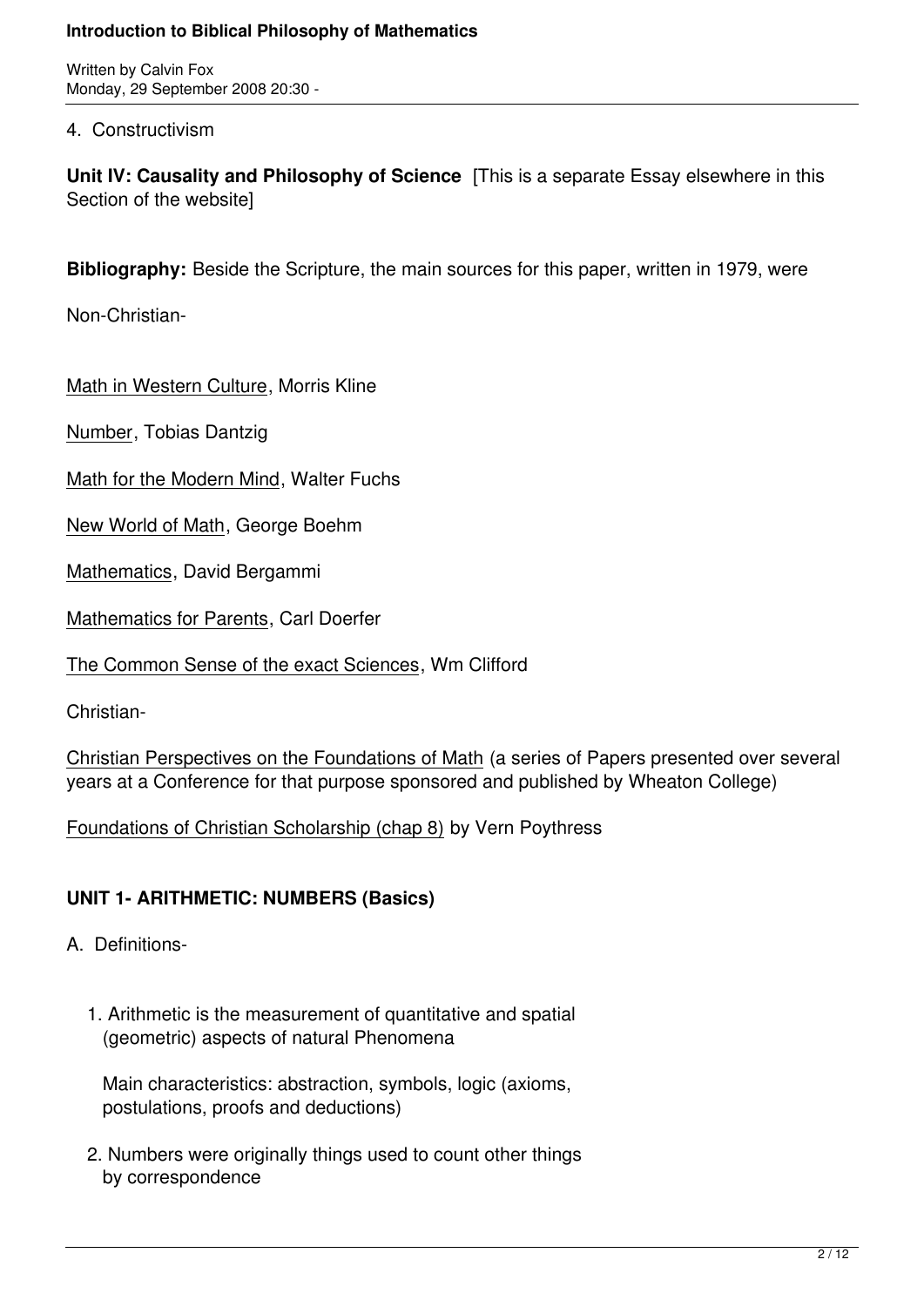Written by Calvin Fox Monday, 29 September 2008 20:30 -

- a. Natural numbers were originally things, then pictures, words, symbols and abstractions
- b. Counting involves succession, sequence, infinity and concepts of continuity and motion
- c. Correspondence involves concepts of Truth, Reality and Knowledge
- 3. Number Fields: Natural, Rational, Real and Complex; also Irrational, transcendental and Infinitesimal

*These topics raise philosophical issues and presuppositions relevant today in many areas.*

- B. Four Fundamental Operations with Natural (Whole) Numbers
	- 1. Addition
	- 2. Multiplication
	- 3. Subtraction
	- 4. Division

These all require certain properties-

- C. Three Basic Properties of Operations
	- 1. Distribution- multiplication is really repeated addition (for positive integers)
	- 2. Commutation- two whole numbers may be interchanged
	- 3. Association
- D. More Arithmetical Philosophical Problems
	- 1. Universals and Particulars (One and the Many or Unity and Plurality)
	- 2. Continuity and Permanence (of natural sequences)
	- 3. Infinity: a never ending series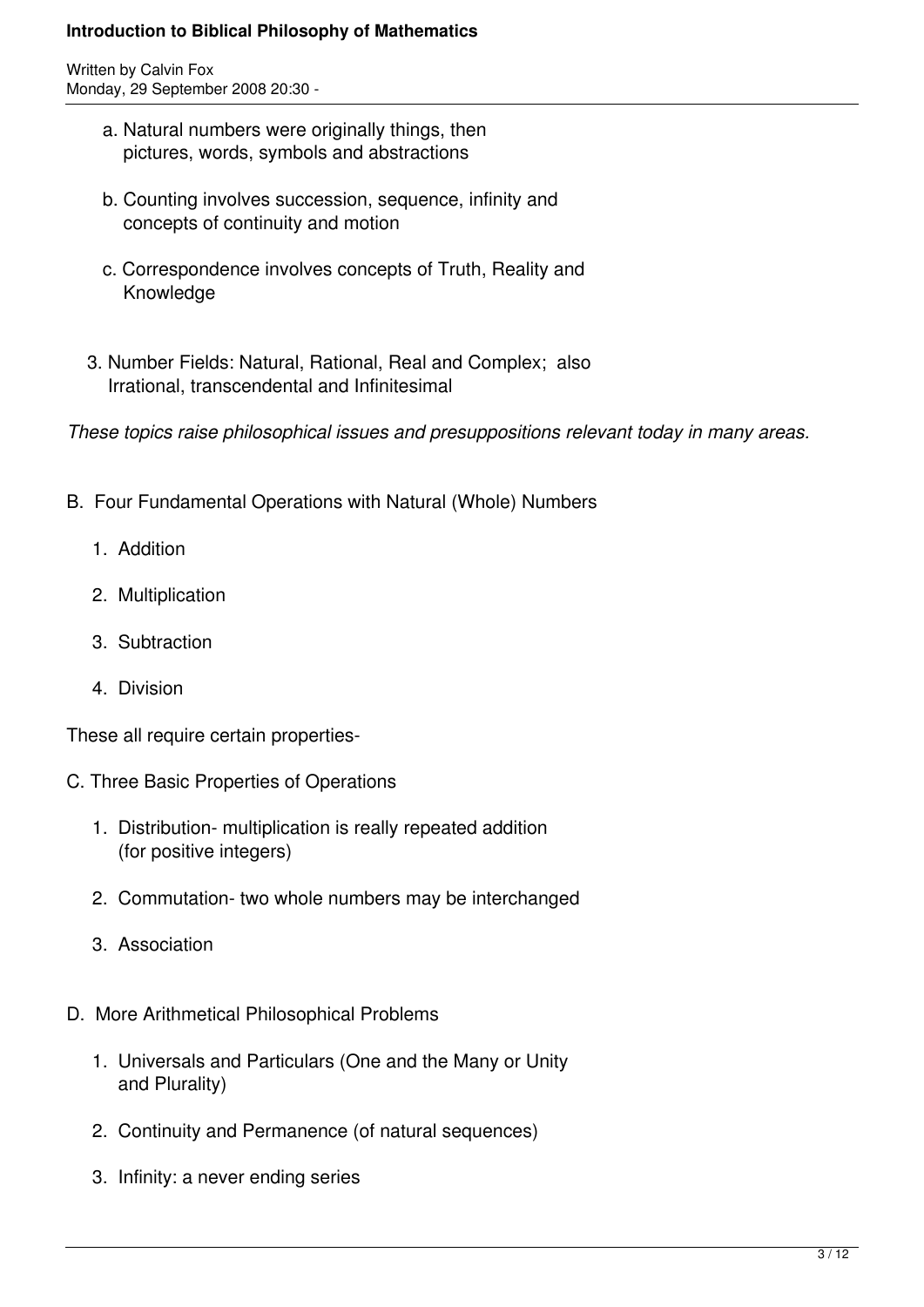Written by Calvin Fox Monday, 29 September 2008 20:30 -

*Biblical and Theological Material Relevant to the Philosophical Issues raised so far (above)-* 

# **UNITY II- INFINITY**

The basic assumption about infinity in math is that there can be an unending succession. Consider a series of dots, making a line, that has no end. This is a way of defining Time

- A. Time in the Bible: Key Words
	- 1. (Heb) Olam translated in English as "ever" (272x ) or "everlasting" (63x) in KJV
	- 2. (Grk) Aion translated as "eternal" (42x) or "everlasting" (25x) in KJV

Aion means-

 a. segment of time, often used in the plural; an unending (infinite) series of ages

Col 1:26, Eph 3:11, Heb 9:26, I Cor 10:11

- b. a long period of time: this age or the age to come
- c. Eternity
- d. the world as the natural order [this usage connects time and space]
- 3. (Grk) Kairos- translated as "Time" a definite fixed period of time (87x) KJV
- 4. (Grk) Chronos- translated as time- a period of time of indeterminate length (53x) KJV
- B. Doctrine of Time there will never be an end to all time, i.e.- a timeless Eternity
	- 1. Created- Gen1:1, Jn 1:1-2, Mt 19:4-8, Heb 1:10, Heb 1:2, 11:3; 1 Tim 1:17 cf Ps 66:7, Ex 15:18
	- 2. Temporary- (this Age) Mt 13:39-40, 24:13, 28:20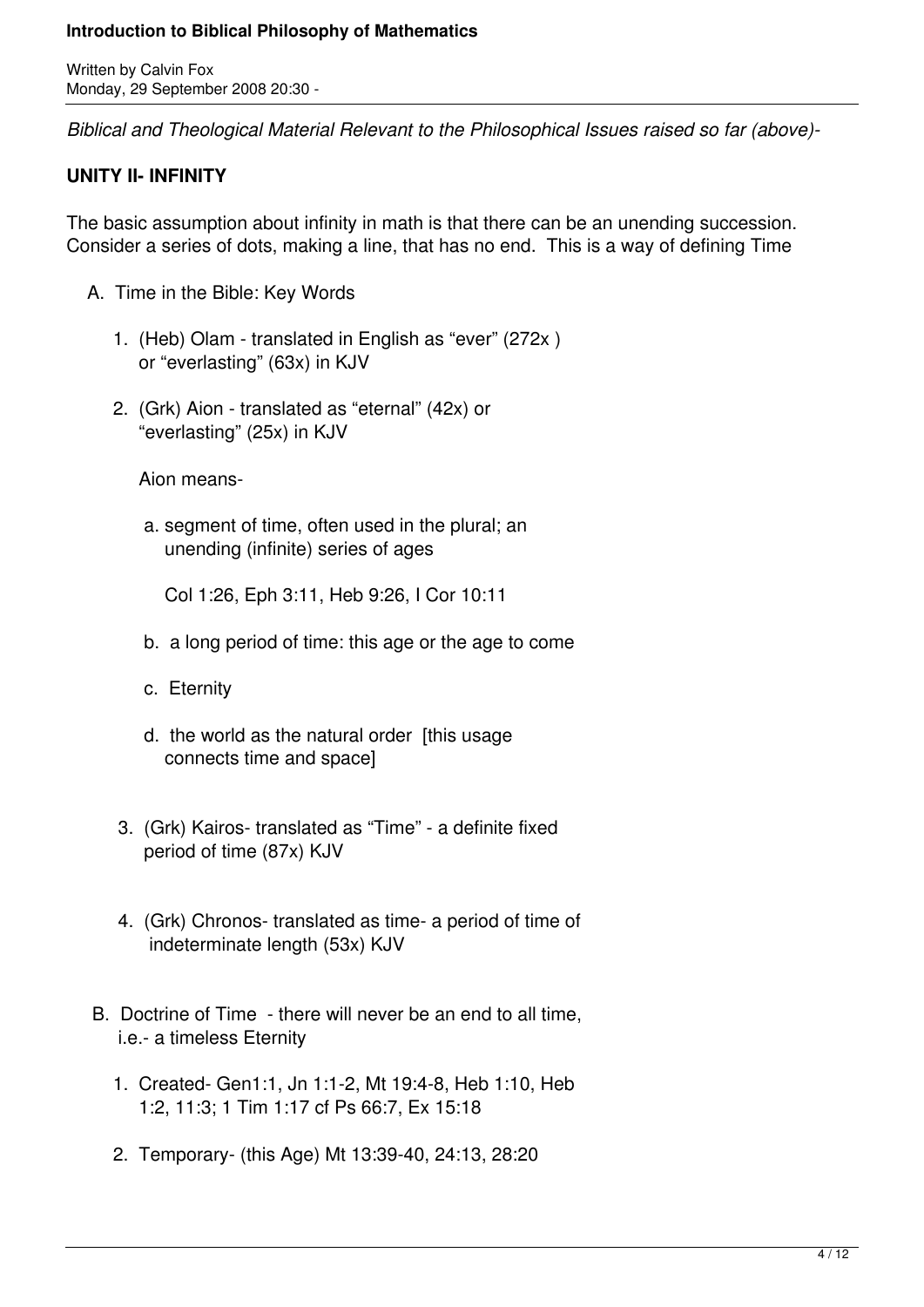Written by Calvin Fox Monday, 29 September 2008 20:30 -

- 3. Recreated- (the Age to come, the new Age Lk 18:30
- 4. The Sphere in which God works redemptively. The Incarnation and Atonement, et al happened within time. Redemption is temporal.

Jn 2:4;7:6,8,30; 8:20; 12:23,27; 13:1; 17:1,4; 19:30

- 5. The Center of Time is the Christ Event. It is now past, but it governs all History
- 6. God's Providence works within time (in History)
- 7. Time is directed by God to a intelligent and moral Goal; Time fulfills God's Purpose- Eph1:9-11
- C. The Biblical Meaning of Eternity

 The English word appears only one time - Isa 57:15 (KJV). Heb "ad" is translated as "ever" 41x

 See the words Olam and Aion above. The latter is translated as Eternity. Eternity means infinite time, ie- time without end

- D. The Eternality of God [not the timelessness of God]- Deut 33:27a, Isa 57:15a, Rom 16:26 cf 1:20, Ps 29:10, 45:6 etc
	- 1. Eternality is required by God's nature: a spirit, perfect, omniscient and omnipresent Although God works within time, He transcends all temporal limits (duration, succession, division). His nature and attributes have no limits at all.
	- 2. Olam and Aion are used in the plural in reference to God (ie- Age to Age, without end)

 Gen 21:33, Deut 33:27b, Ps 90:2, 4 cf 2 Pet 3:8; Ps 93:2, 102:24,27; Isa 26:4, 40:28, 44:6; Heb 1:8-12, 13:8; Rev 1:4,8,17; 2:8; 4:8; 21:6;22

The Mathematical Concept of Infinity, of a never ending series, is rightly rooted in the Nature of God. It is Biblical and True. Aion follows Aion without end. God is all God at every point on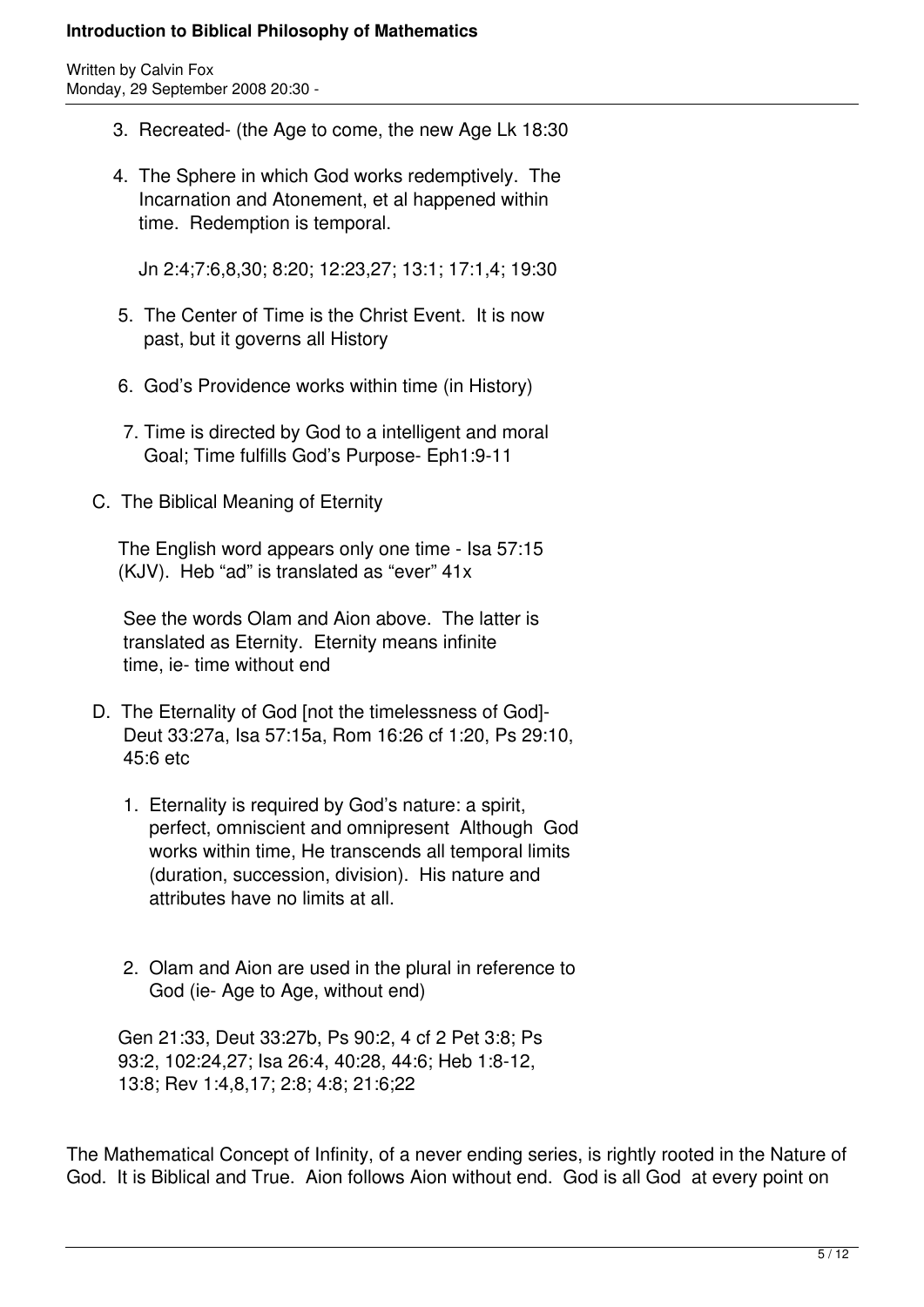Written by Calvin Fox Monday, 29 September 2008 20:30 -

the line, forever. This Concept does not come from intuition or induction- it comes directly from God.

Ecclesiastes 3:11 [God] has put eternity [Olam= a sense of the everlasting cf Chronos, a sense of indefinite or perpetual Time] into man's heart. (This also means Humans "know" their life is not over at the grave.)

**Continuum:** "a well-ordered and perfect aggregate" (the set of all points on a line segment)

"well-ordered" = all numbers permanently arranged in greater and lesser sequence

"perfect" = contains its own limiting values from negative infinity to positive infinity

"aggregate" = sum or collection (a group or set)

Numbers that can be represented on a line- ["real" numbers are believed (intuited) to be in one to one correspondence with the points of the number line, in contrast to imaginary numbers)

Whole (natural or counting) numbers: (positive integers 1 2 3 or negative: -1 -2 -3 or zero)

Rational Numbers: fractions

Irrational Numbers: not fractions, all real Numbers that are not Rational

Some Philosophers (such as Danzig) say that the concept of Continuum, as well as Infinity, rest on Intuition. Furthermore, the mind connects Continuum with Causality, ie- it rejects the idea of chance and spontaneity and insists on necessity (if 3 than 4). The Continuum requires belief in necessary connection, not just constant conjunction. There must be a chain of cause and effect.

Biblical basis for Continuum, as well as Infinity, is the Doctrine of Time and Causality (above)

**Universals and Particulars** (One and the Many or Unity and Plurality)

- A. There are 3 traditional and non-Biblical solutions to this problem.
	- a. All is One differences are illusionary
	- b. All is many with no necessary connections
	- c. Particulars are related by Universals (or Ideals or Absolutes) Particulars derive their individual meaning by being connected with, a part of, their Universal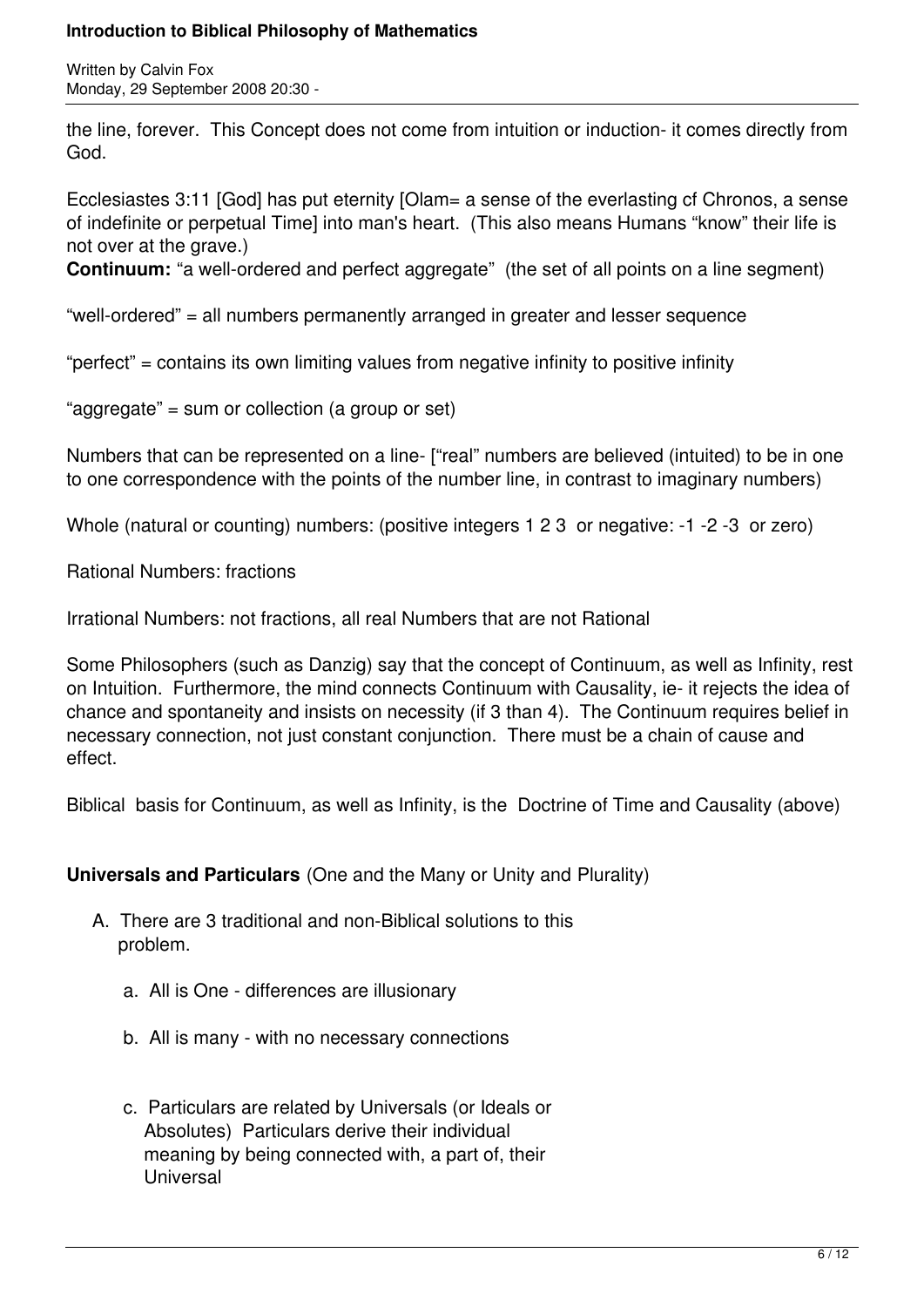Written by Calvin Fox Monday, 29 September 2008 20:30 -

> The man is Human. Humanness is Universal. The man is a particular

 Furniture is a Universal. Chairs and tables and stools are particulars.

 The entire 500 piece jigsaw puzzle is a Universal. Each piece is a particular

 A sentence is a Universal. Subjects and predicates are particulars

- B. Questions re Universals
	- a. Do Universals exist?
	- b. What accounts for the concept of (the belief in) Universals?
	- c. Can we truly know Universals
	- d. Is this topic simply a matter of semantics?
	- e. in Math, are numbers Universals or Particulars?
- C. Biblical Solution to the Problem of the One and Many

 Particulars are all related in a cause and effect chain and by God's Design or Plan for them. The relationship of the One and Many is explained by the Biblical Doctrine of Causality and Providence. The source of Unity (and meaning) is not in Universals, but in Christ: All things, that are other than Deity, hold together in Him -Col 1:17 These "things" are in no way divine, or part of, Deity.

 The tri-unity of God is a model of particulars in unity; but, these particulars (Father, Son and Spirit) are equals in nature and not in any kind of cause and effect chain. In the economy of God, even the "roles" of each "Person" are of equal importance and work together.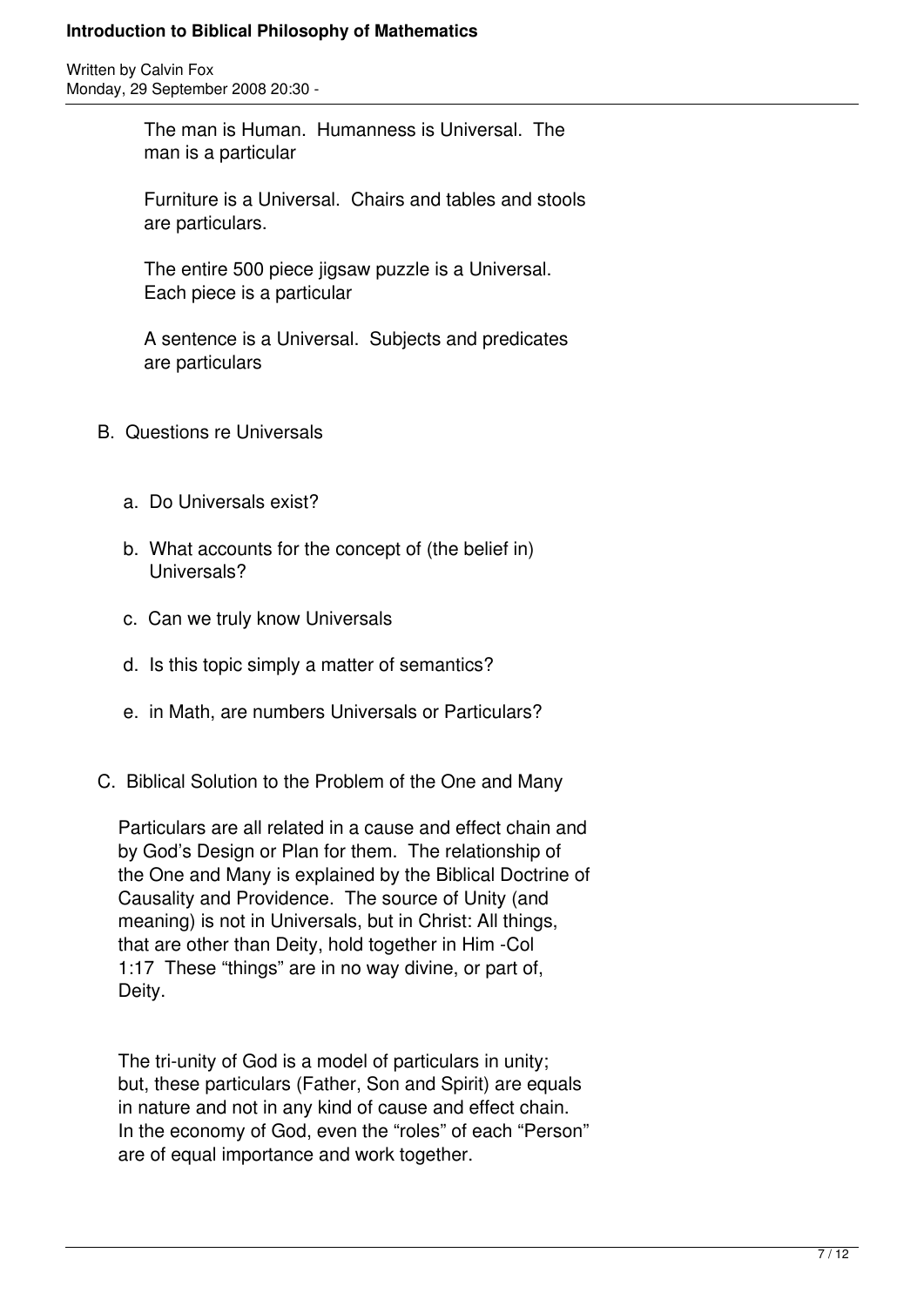Written by Calvin Fox Monday, 29 September 2008 20:30 -

### **The Problem of Correspondence and Truth**

We earlier defined "numbers" as "things" that correspond to other things. What is "correspondence"? This is very important as correspondence is one of two definitions of "truth". The other is "coherence".

Correspondence is assigning every object of one collection and object of another, eg- rational numbers to points on a line [the basis of Analytic Geometry]. One thing is the arbitrary, fixed, representation of the other. (Representation does not mean one looks like the other, but it symbolizes it.) The problem is- does what a symbol is said to represent, actually exist independent of its symbol? Is mathematical truth really "true"?

Earlier, we defined "Arithmetic" as "the measurement of quantitative and spatial (geometric) aspects of natural phenomena." Arithmetic is an attempt to explain reality. Problems developed when arithmetic seemed to fail to explain certain aspects of reality, eg- irrational numbers, transcendentals and infinite numbers. How real are imaginary and complex numbers (numbers who's square is negative or which are a combination of real and imaginary numbers) Do such thing really exist apart from their assigned symbols? What is the relationship of Analytic, algebraic, descriptive, differential, projective and non-Euclidean geometries to each other. Which one truly represents "reality"?

Modern Math does not attempt or claim to represent or explain reality. It is its own reality! Traditionally, the process of constructing math theory had four operations: [Nature/Reality => Intuition => Organization => Deduction => Application [to Nature and the real world].

In 1965, C. Allendoerfer, Professor of Mathematics at the University of Washington said, (mathematical models) "are abstract systems of undefined words, axioms, etc (that) need have nothing whatsoever to do with nature. They are no longer models of anything, but are merely structures built by mathematicians because they are thought worth investigating. Since these abstract mathematical systems did not spring from nature, there is no obligation for their advocates to apply related theorems back to nature and consequently we have a mathematics which exists purely of and for itself. A large part of contemporary math is of this kind."

Modern mathematicians are not interested in Truth or non-Truth at all. They are interested only in validity, internal consistency and non-contradiction.

All of this leads the Christian to ask "What is reality? Can math explain it? Must math correspond to it? Must math be concerned with Truth? Can a Christian engage in a field which claims complete autonomy from reality and truth? How does a Christian, who believes in the reality of Creation and its Creator, who claims sovereignty over all that is, and who, as a Christian, believes the purpose of all that is, including the designs and products of out human minds, is to glorify God, respond to this-

"Math has a reality of its own. It is a reality that is defined in the human maind and need not be confirmed by the interpretation of a physical experiment. The physicist is fettered to whatever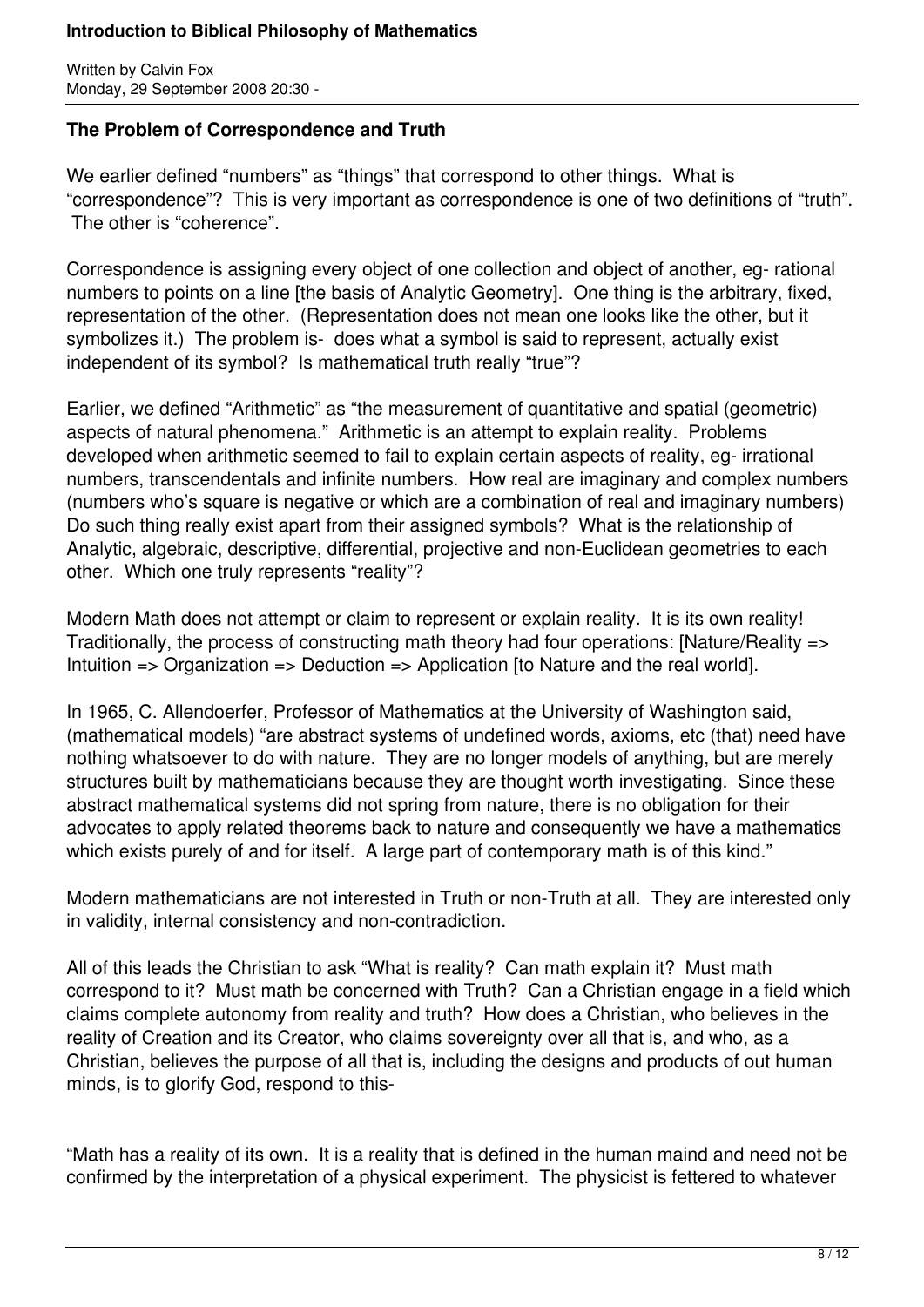Written by Calvin Fox Monday, 29 September 2008 20:30 -

his instrument tell him is real; the mathematician, however, is free to explore a much richer world, mostly of his own making." - G. Boehm

"How then shall mathematical concepts be judged? They shall not be judged. Mathematics is the supreme judge. From its decisions there is no appeal" -Dantzig

Most researchers in math today apparently would agree with C.G. Jacoby who, when asked why he did math, replied: "to glorify the human intellect." -Boehm

The arrogant hubris of these quotes, from more than some 30 years ago, simply takes my breath away and offends me greatly as a Christian. The attitude has spread to many non-math fields (including Theology) and is even more prevalent today. Consider those statements in light of-

1 Corinthians 10:31...whatever you do, do all to the glory of God.

2 Corinthians 10:5 … take every thought captive to obey Christ

Colossians 1:15 [Jesus Christ] is the image of the invisible God, 16 by him all things were created, in heaven and on earth, visible and invisible, --all things were created through him and for him. 17 And he is before all things, and in him all things hold together. 18 … that in everything he might be preeminent.

Nothing, including Mathematics can be autonomous. Whatever Reality and Truth are, math must take its place within them and under the authority of Christ. Mathematics must be done for Him.

# **UNIT III: Foundations of Modern Mathematics**

- A. Formalism (David Hilbert, et al)
	- 1. Axioms are meaningless symbols, devoid of all meaning
	- 2. Math consists of the manipulation of arbitrary symbols according to arbitrary rules
	- 3. Math is mental Chess game, a purely mental creation
	- 4. Math is built on formal axioms without regard to truth content (results have no signifigance- only getting them does)
	- 5. Math is self-contained, totally autonomous. It says nothing of the world
	- 6. Hilbert sought to establish mathematics without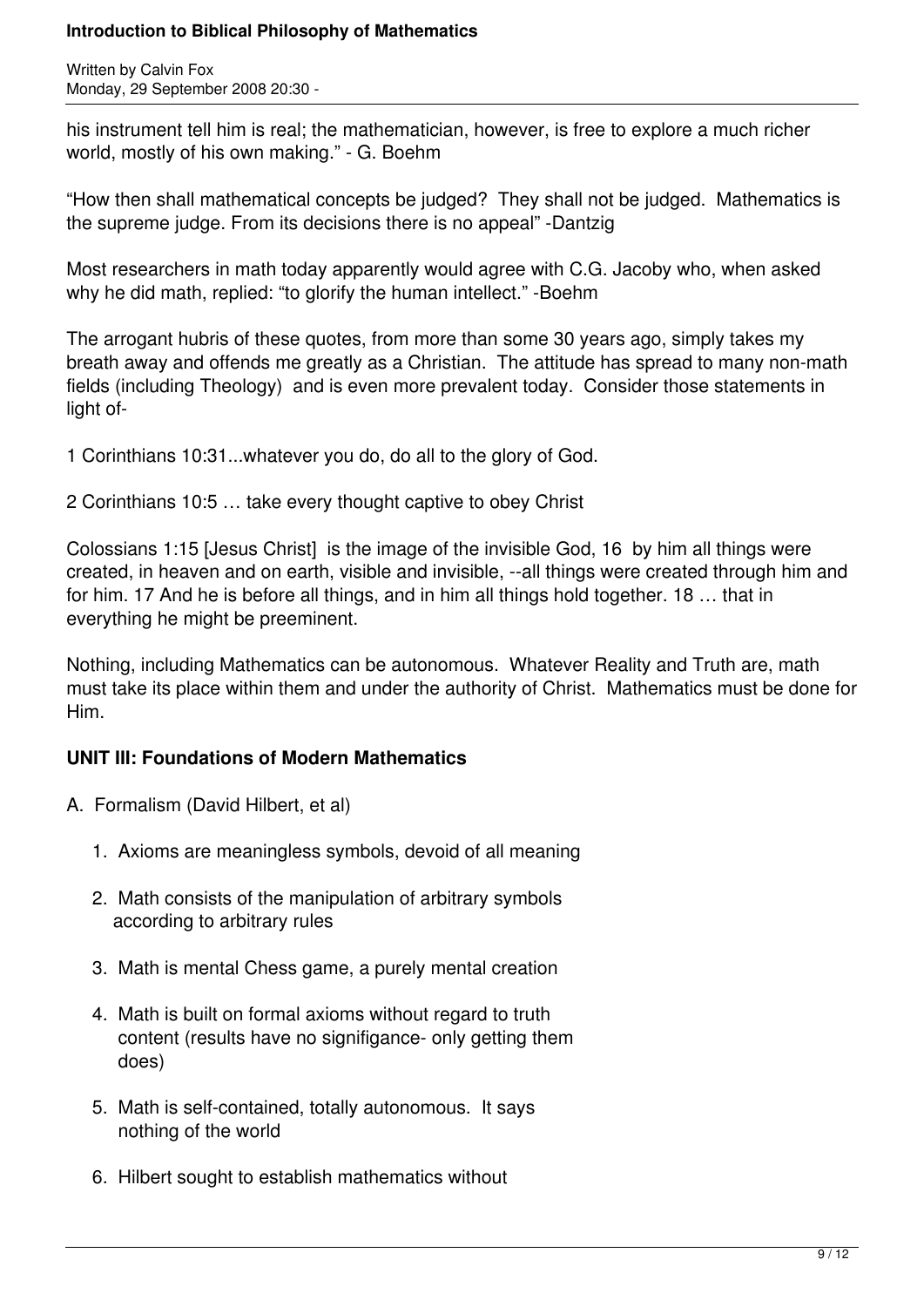Written by Calvin Fox Monday, 29 September 2008 20:30 -

> contradictions or paradox and with absolute certainty- all based on the techniques of logical proof

Major Weakness:

 1. Godel's use of the Liar's Paradox scuttled Hilbert's efforts. He proved that no formal system can be complete and consistent-

 "This sentence is false" or The sentence on side 2 is true. The sentence on side I is false."

- 2. Formalism does not deal with ontology- it can not explain how math can be applied, eg- in Physics
- B. Logicism (B Russell and A.N. Whitehead)
	- 1. Axioms are arbitrary
	- 2. What specific axioms say is irrelevant (any consistent set will do). Math is concerned with what follows the axioms
	- 3. Logicism is similar to Formalism, but with more emphasis on Logic. Math is Logic
	- 4. Math is a matter of symbolizing and recording certain patterns of reasoning (Arguments)
	- 5. Arguments are created at will. There is no relationship to experience
	- 6. Math is the art of transforming a reasoned argument into mathematical terminology

Major Weakness: though stressing Logic, this school uses many unproven assumptions in its arguments (eg- the properties of Arithmetic) It gives no justification for what it does.

- C. Intuitionism (H. Bower)
	- 1. Axioms are hypotheses, same as in the physical sciences
	- 2. Math is a system of hypotheses about numbers based on various evidence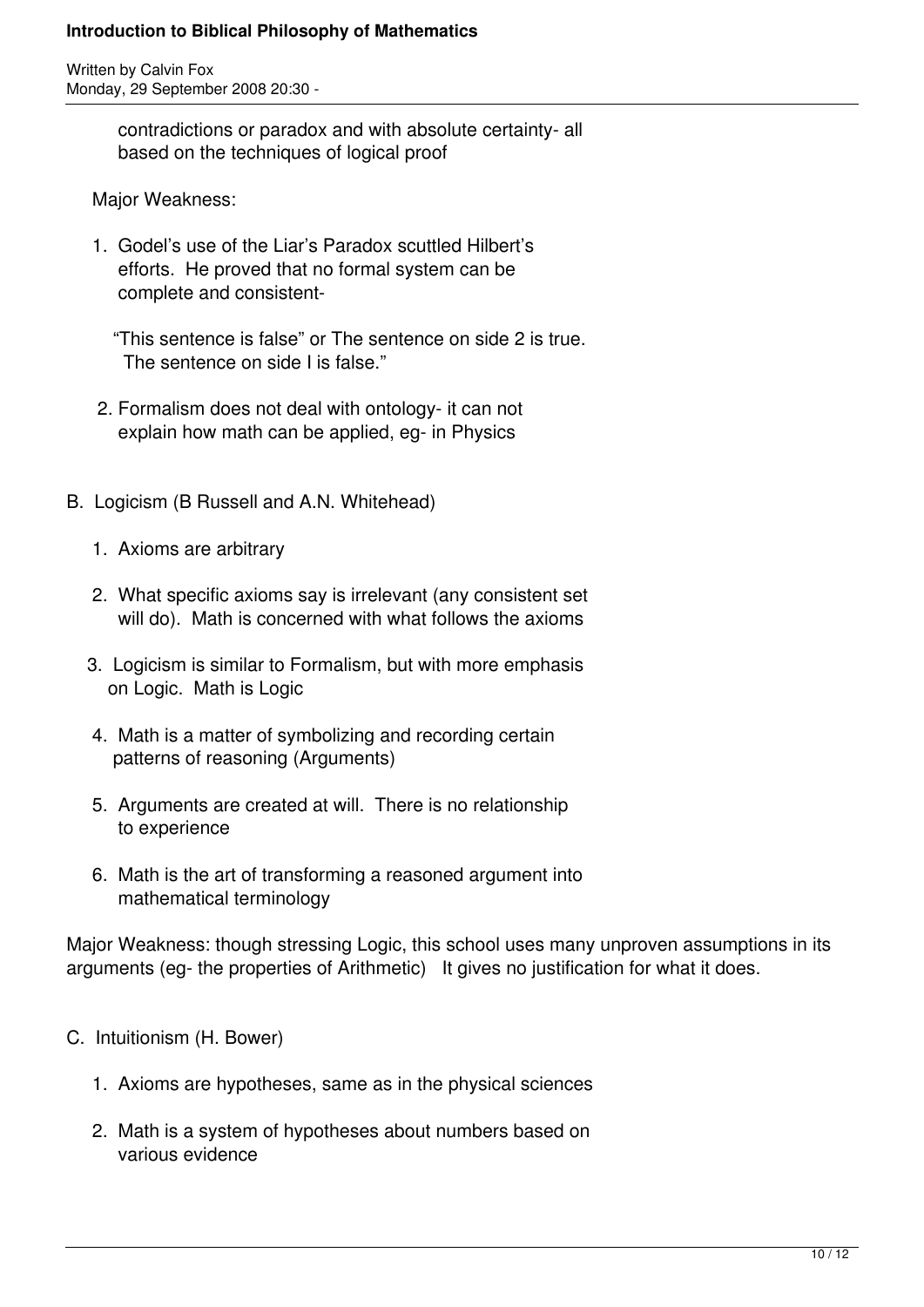Written by Calvin Fox Monday, 29 September 2008 20:30 -

- 3. Mathematical truth is objective: determined by usefulness in explaining data
- 4. Mathematical axioms are tested and sometimes abandoned on the basis of evidence
- 5. Intuitionism rejects the concept of Infinity, the Continuum and all set theory
- 6. Intuitionism rejects value logic (ie- the Law of Excluded Middle)- same statements may be True or False or Undecidable

Major Weakness:

- 1. The rejections of concepts based in Scripture and the Nature and character of God
- 2. It can not account for success in applying math to the "real" world
- D. Constructivism (1979)- General Summary Re. Mathematics
- 1. Self-contained, autonomous, mental chess game
- 2. Built on formal axioms which are arbitrary symbols
- 3. No concern with truth content- says nothing about the "real world"
- 4. Denies Universals. Only particulars exist and can be known
- 5. Denies a priori knowledge
- 6. Denies that anything exists beyond the sensory world
- 7. Thoroughly Empirical
- 8. All knowledge is posteriori (only the observable is knowable)- all knowledge of matters of fact must be founded on observation and memory and all reasoning is by induction from observation and memory